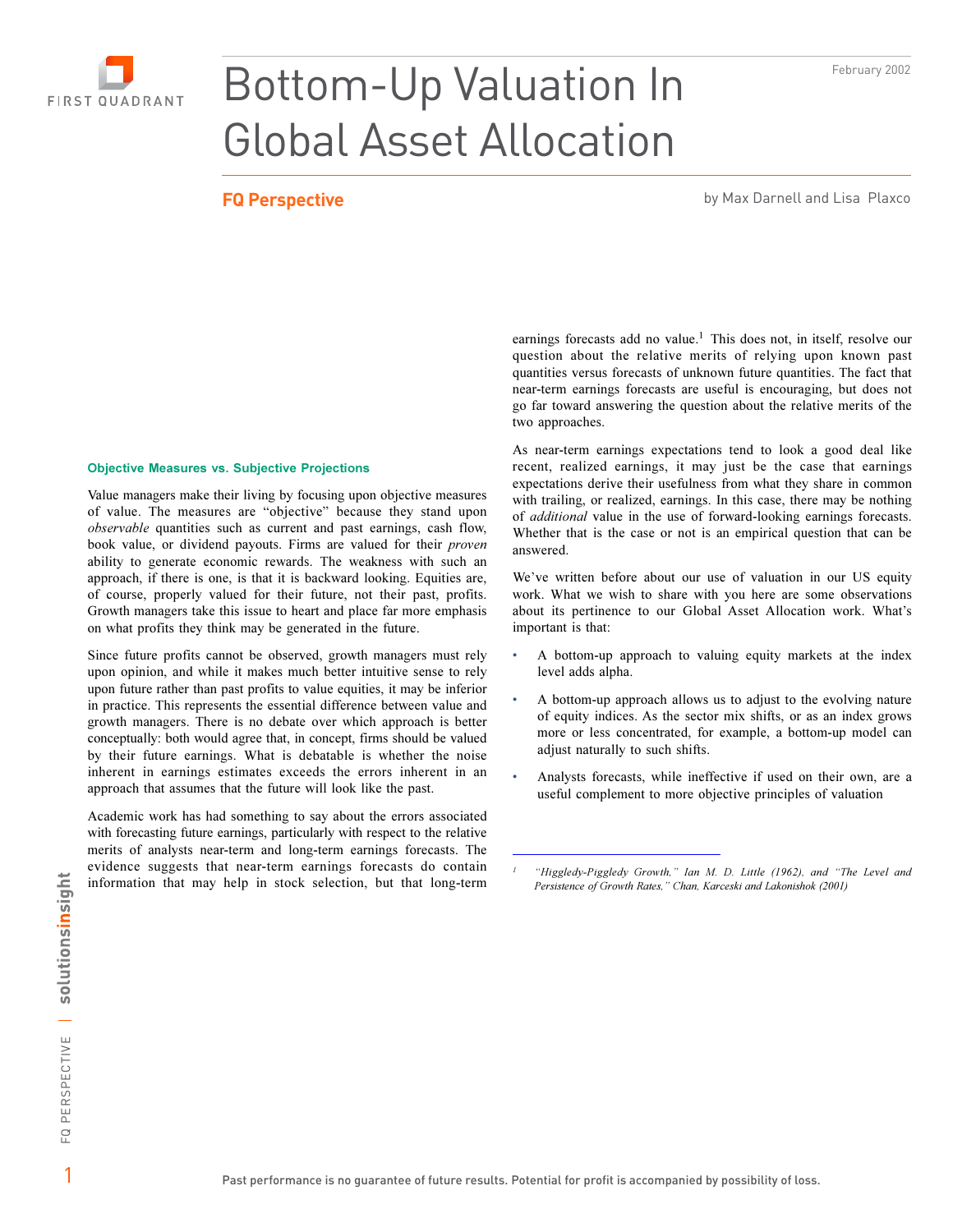

### Valuation and the Asset Class Decision

In our Global Asset Allocation work, valuation has always played a central role, and our own research has supported the use of objective measures of value over the use of subjectively determined earnings forecasts. To begin with, the objective measures have worked! This is true not only for First Quadrant, but for other practitioners of Domestic TAA, where simple metrics of value based typically on something as simple as a ratio of trailing earnings to bond yield have led to successful shifts into and out of stocks when valuations have become too high or too low. Because consensus earnings forecasts tend to have a cyclical, trend following character to them, the use of forward-looking earnings expectations based upon IBES consensus earnings forecasts, for example, tends to diminish the effectiveness of valuation in timing these shifts.

At the global level, valuation has also been very successful as an asset class indicator for shifting between stocks, bonds and cash globally. Here too, the use of consensus earnings forecasts proved to deteriorate the results of the asset class decision, so objective measures of value were preferred. Valuation based on trailing earnings worked well over long horizons. It correctly suggested a bullish posture on global equities throughout most of the 1990's (starting in 1993), but then "correctly" began to suggest that stocks had grown overvalued by January of 1999. We put quotes around "correctly" because while valuation was right to suggest that prices would fall from those levels (MSCI World price today is, in fact, at levels last seen in November 1998), it was nevertheless five quarters early.

We don't believe valuation is a timing tool as some perhaps do. Rather, we expect markets to rally in a somewhat unpredictable fashion beyond fair value, leaving valuation to get us both out of and back into markets a little early. Timing is what the array of other factors in our models seek to do by focusing on shorter-term return prospects, and by trying to find some predictable characteristics in the way that markets

overshoot fair value. In the case just described, our models did not actually turn bearish on equities until a full year after the valuation component of our models had suggested equities were overpriced. Rather than being five quarters early as the valuation component was, the other factors caused our models to be only four or five months early after having been generally overweight global equities for years.

Where valuation has had less to contribute is in the selection of countries within the equity asset class. Our own models have had some difficulty with this in the distant past specifically because longterm valuation has failed to work well in choosing among equity markets. In the mid-1990's, for example, Japanese equities looked very cheap relative to US equities. Our valuation model got that one dead wrong. The "more expensive" US equities significantly outperformed the "cheaper" Japanese equities. While this was the most extreme example of where valuation has sometimes failed to perform well in country selection decisions, there are many similar, albeit less significant examples that we can point to. Overall valuation has been a positive, but weak contributor in this regard.

#### Blending Analysts' Near-term Forecasts With Objective, Longterm Expectations

Compared to asset class selection, country selection within the equity asset class is much more like stock selection within an equity market in that what we care about is the relative prospects within the asset class. Any biases that pertain to the asset class as a whole, e.g., analysts' tendency to overestimate future growth prospects, lessen when comparing assets on a relative basis to the extent to which the bias is consistent across all assets. Our chief concerns about analysts' forecasts dissipate when we instead consider the relative attributes of stocks within a market, or markets within an asset class.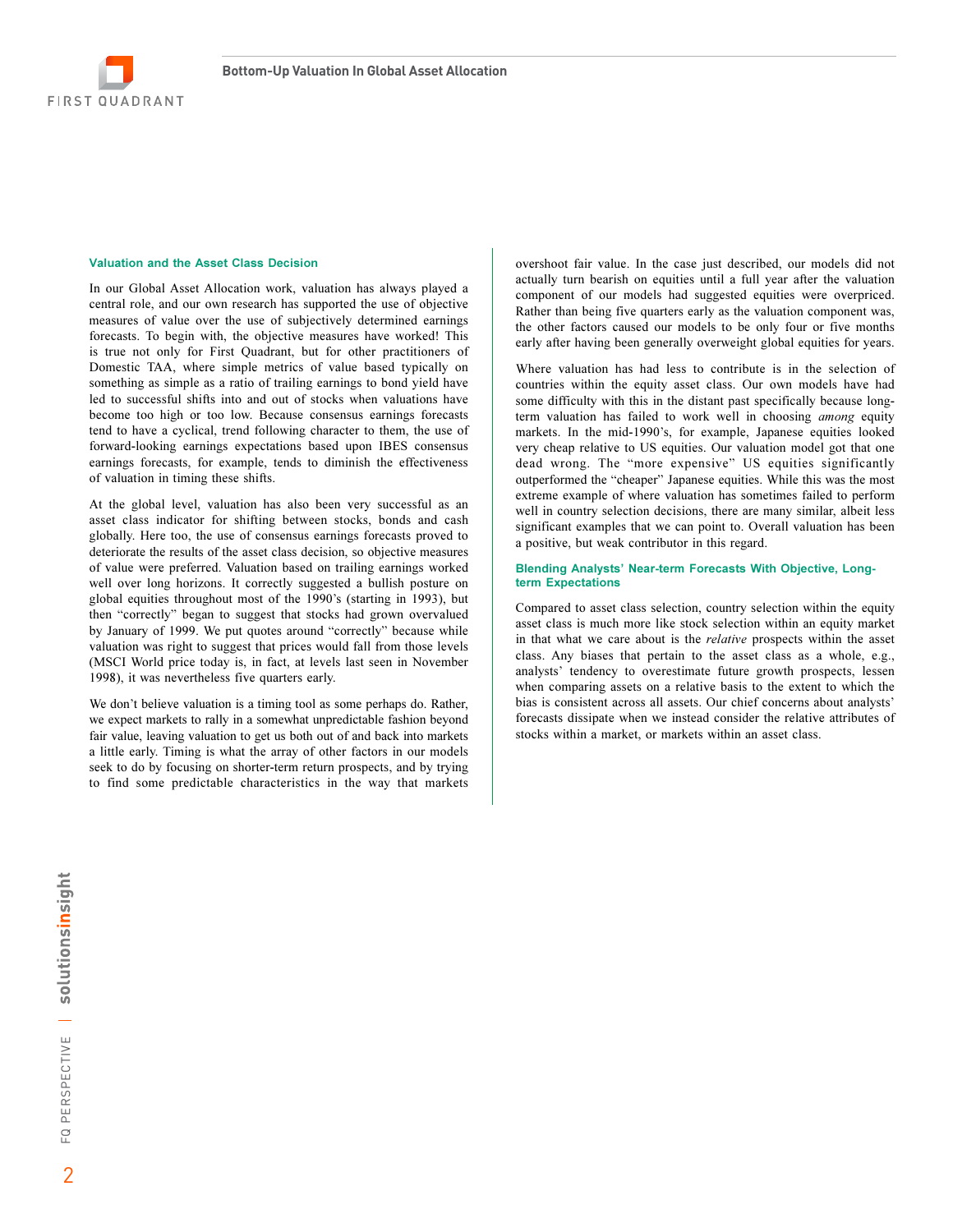

We have found that the near-term component of analysts forecasts are, in fact, useful on a relative basis for individual stock selection in our US and Pan European equity work. It bears asking, therefore, whether the principles applied in our stock selection work can be exploited in country selection. This has strong intuitive appeal. For example, when air travel, and therefore airline profits, were certain to plunge in the post-World Trade Center attack world, or when Japanese banks are certain to have to write off a large number of non-performing loans, measures of trailing earnings seem less and less relevant basis for forming near-term earnings expectations. It is hard not to think that such variations in near-term prospects away from long-term expectations need to be taken into account.

Ideally, a valuation measure would be one that is forward-looking without being overly subjective. As we've said, analysts' earnings forecasts suffer from two serious problems: (1) they are persistently too optimistic; and (2) they are mere noise out beyond two or three years into the future. The first problem becomes far less relevant when looking at relative valuations since all stocks are likely to suffer from a similar excess optimism in analysts' forecasts. The second issue leads us to look for a more objective basis upon which to base our longer-term expectations for corporate earnings. In our work, we have chosen to use the long-term *realized* return on equity (ROE) for the industry as a basis for forming our long-term earnings expectations for individual stocks, and we have found that this approach is more powerful than using firm-specific information for the long-term expectation.

Take the example of Southwest airlines in October of 2001, for example, i.e., right after the World Trade Center attack. Over the previous fiscal year, Southwest had realized earnings equal to 17% of its underlying book value, i.e., it had a ROE of 17%. Looking forward, analysts' forecasts had responded to expectations of reduced air travel and reduced profitability for airlines by effectively lowering

the expected future ROE to 15% for Southwest over the next fiscal year. Southwest's profits were expected to continue to be below current profits two years out, but analysts did expect to see ROE bump up to 16% in that second year.

In our work, we use these near-term analysts forecast for the nearterm projected earnings. The longer-term, expected ROE comes from



the observed, historical, industry mean ROE. For the airline industry, the historical mean ROE has been 10%, which implies that Southwest's ROE has exceeded the industry average. Rarely are individual firms able to outperform their industry indefinitely, so we assume that over the next twelve years, Southwest's ROE will converge to the industry average as the chart demonstrates.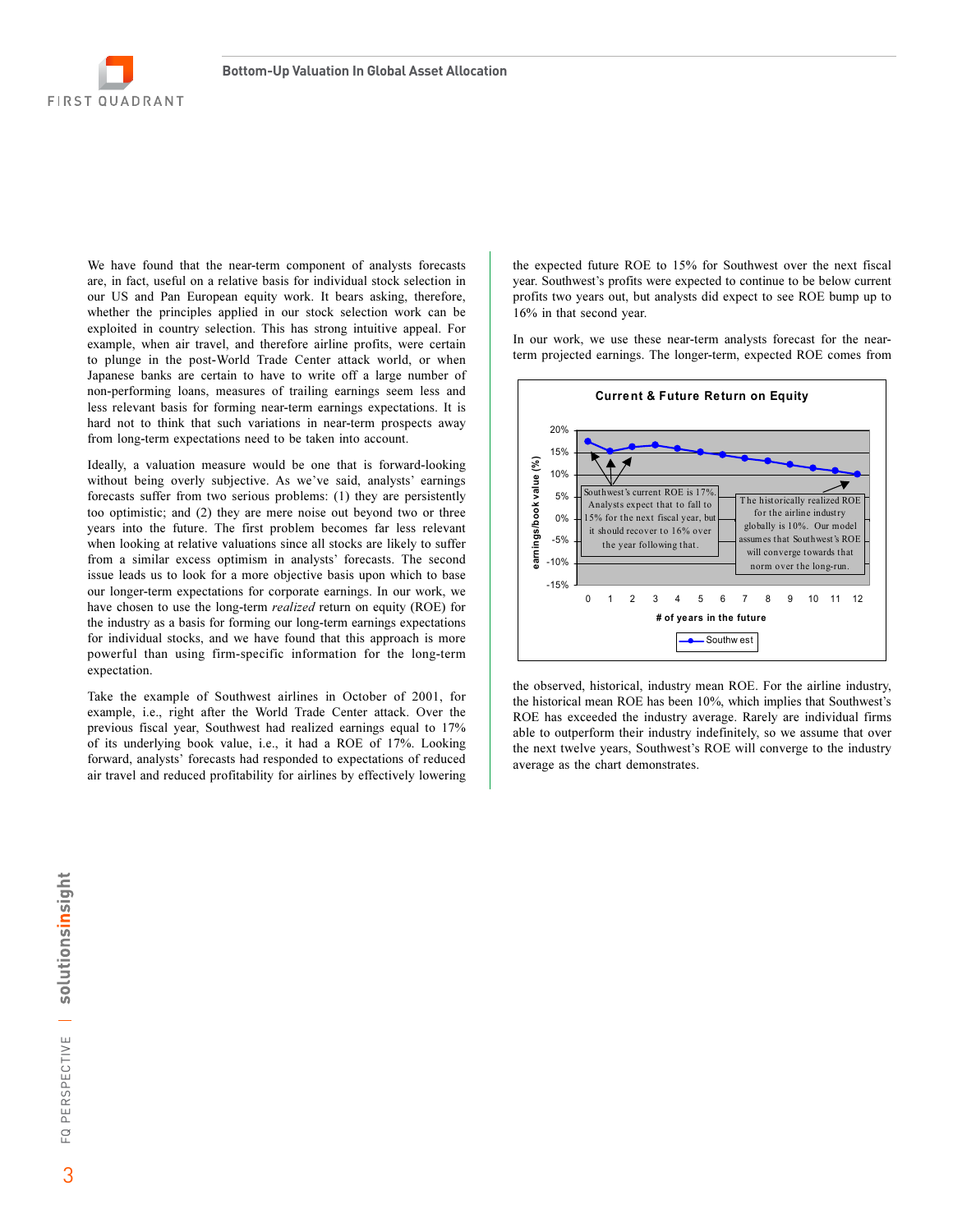

Applying these ROE expectations over the life of the stock, we can use a modified version of a discounted cash flow model<sup>2</sup> to derive an internal rate of return (IRR), essentially the cost of capital to the firm. We calculated this yield to be 5.8% for Southwest Airlines, which compared at the time to 6.4% for the broad US market. By implication, investors are lending capital to Southwest at a lower rate than average, which can be interpreted to imply that a lower discount rate or risk premium is applied to Southwest. Relatively speaking, Southwest is a more expensive stock than the average from this perspective.

#### **Valuation Used For Country Selection**

By applying this same work at the country level, we can derive the internal rate of return at the market index level. Since there are important differences in accounting methods across markets, and since we would assume there are persistent differences in the risk premiums associated with different markets, we don't want to compare IRR's directly. Instead, we have interpreted the historical *average* differences between IRR's to reflect upon these structural differences, and look for IRR's that deviate from their average difference from other markets' IRR's. Canadian equities have, for example, shown an average IRR over the last 10 years just above that of the US - 6.7% for Canada versus 6.3% for the US. Our model assumes that the 40 basis point differential in IRR will persist in the near-term. This also addresses any residual biases caused by different levels of optimism implicit in the analysts' estimates for each market.

This bottom-up approach allows us to tailor our value measure for specific indices in ways that we could not do before. For example, differences in the constituents of the local index upon which stock index futures are based and the MSCI index upon which many benchmarks are based can be taken into account in calculating valuation. We don't want to buy Hong Kong equity futures just because the MSCI index looks cheap. We want to buy Hong Kong futures if the Hang Seng index looks cheap.

Changing sector weights have been an important issue in the evolution of indices over the last decade, particularly as markets such as Finland, Sweden, and Canada had become more concentrated in the technology sector in the late 1990's. As the sector exposures of an index change, the bottom-up approach to valuing equities at the index level naturally adjusts for the differences in the constituent list.

These issues naturally lead to a different valuation factor than the top-down approach of using stock earning yield. How different are the IRR's from a conventional stock earnings yield that may be based upon trailing twelve-month earnings? The differences range from modest (in markets such as the US and the UK where the correlations between IRR and stock earnings yield are 75% and 66% respectively over the last 10 years) to correlations that are negative (such as a correlation of  $-10\%$  in Italy!). In most markets, however, the correlation is 50% or higher. The differences thus are low enough to be important, but high enough that the general trends remain largely intact.

So how well does this bottom-up approach to valuation do? First we must consider our expectations. Valuation moves typically in long cycles, so we don't expect it to have a high monthly information ratio (ratio of value added to tracking error). Nevertheless, we'd expect to see it add value at the margin to a process that relies on more than just relative valuation. The simple Equity Risk Premium, which works so well as a tool driving asset class tilts between stocks, bonds and cash does indeed add value when driving the country selection decisions, but it doesn't add much. This factor, which is defined as the difference between the current earning yield on stocks (12mo trailing earnings divided by current price), would have added about 9

<sup>&</sup>quot;Accounting Diversity and International Valuation", Frankel and Lee (1999).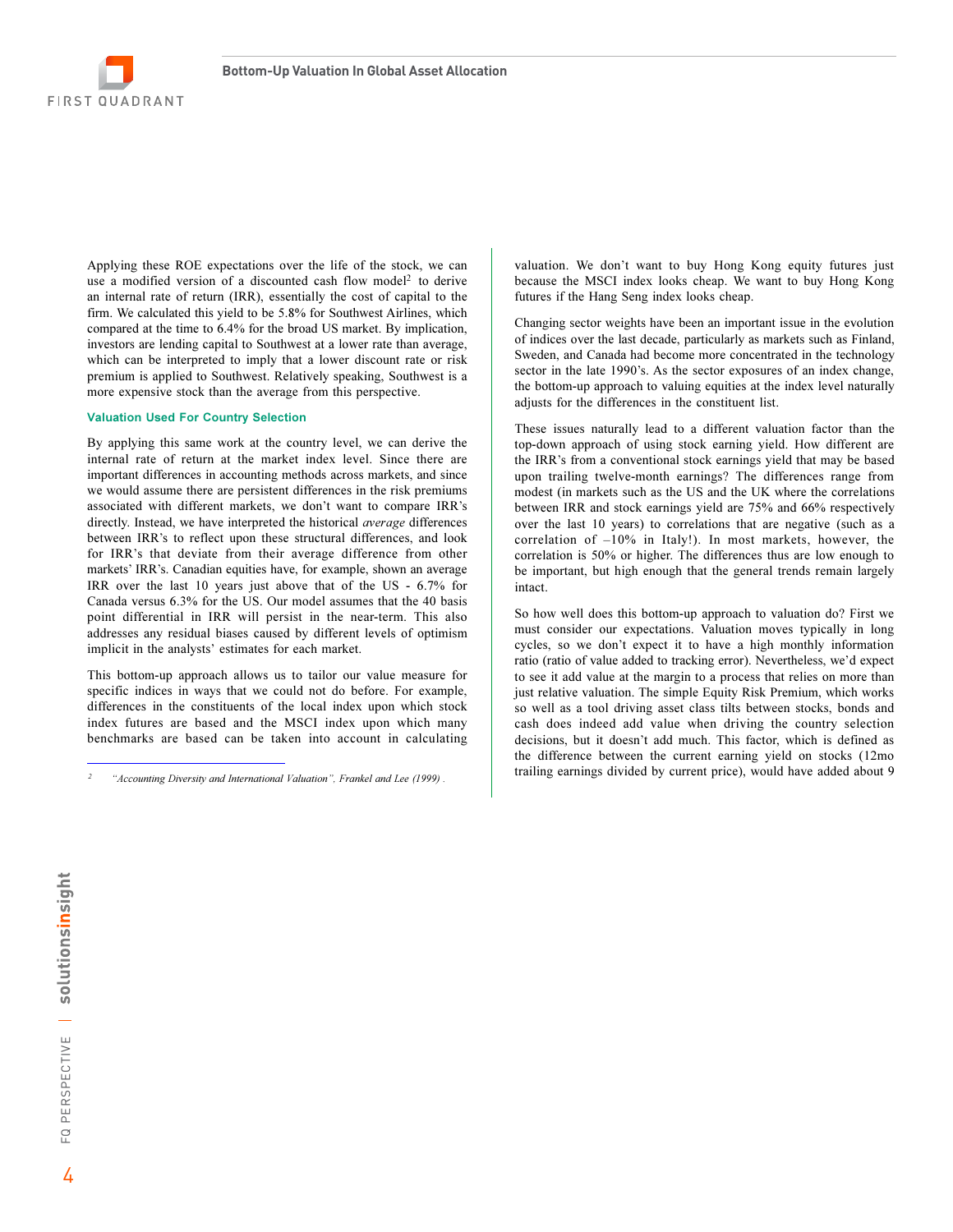

basis points per year over the last 10 years in a global equity portfolio composed of stocks in the eleven<sup>3</sup> most liquid, developed equity markets where the futures have CFTC "approval," (i.e., are not restricted from use by US pension funds under ERISA guidelines) if run at a risk level (annualized tracking error) of approximately 3%. Such an indicator struggled during the bubble in 1998 and 1999, but recovered in 2000, and then gave back a little alpha in 2001. Our Global TAA product behaved in precisely that way over those years, in fact.

Had we used a bottom-up approach to valuation  $-$  specifically the Discounted Cash Flow model described above - those 9 basis points per year would have risen to 33 basis points per year at the same risk level. The model would have still struggled in 1998, but it would have earned alpha in each year from 1999-2001! At a 3% risk level, 33bps is not bad. Valuation accounts for only about 20% of the signal in our Global Asset Allocation work broadly. This would translate into a little over 150 basis points of annualized value added if each of the other components only contributed a commensurate amount of value added and were uncorrelated with the valuation component. An information ratio of 0.5 (150bps/300bps) is not too bad considering that the country selection decision is only one of the sources of alpha in this product. The asset class decision, the country selection decision within the fixed income asset class, and the currency decision are all designed to add alpha on top of that.

The combined use of near-term analysts forecasts and longer-term realized (historical, global industry mean) ROE is better than not only the simple Equity Risk Premium based on trailing 12mo earnings, but it is better than either the analysts forecasts alone or the realized ROE alone. On a trailing, cumulative alpha basis, the combination of

analysts' near-term forecasts with longer-term ROE outperforms the alternatives over the last year, three years, five years and ten!

### **Cumulative Value Added Comparison Valuation Measure Based Upon:**

| <b>Equity Risk</b><br>Premium<br>(Stock Earning<br>Yield - Cash Yield) |          | Comined Use of<br>Realized ROE<br>and Near-Term<br><b>Analysts Forecasts</b> | Use of Only<br><b>Realized Industry</b><br>Mean ROE | Use of Only<br>Analysts<br>Forecasts |
|------------------------------------------------------------------------|----------|------------------------------------------------------------------------------|-----------------------------------------------------|--------------------------------------|
| 1yr                                                                    | $-0.21%$ | 0.03%                                                                        | $-0.24%$                                            | $-0.98%$                             |
| 3yr                                                                    | 0.39%    | 7.56%                                                                        | 5.16%                                               | $-2.28%$                             |
| 5yr                                                                    | $-1.78%$ | $-1.23%$                                                                     | $-7.44%$                                            | $-12.50%$                            |
| 10yr                                                                   | 4.37%    | 7.68%                                                                        | $-5.07%$                                            | $-10.17%$                            |

#### **Conclusion**

We've been able to solve some of the problems with bottom-up valuation to make it work for us in a country selection context in our Global Asset Allocation work. Our historical rejection of analysts' forecasts has been circumvented by choosing to employ only nearterm forecasts and to rely upon a purely objective measure of valuation for long-term expectations. This allows valuation to be responsive to near-term changes in prospects, but rejects the long-term biases that are inherent in analysts' projections.

The improvements in alpha are relatively small but not inconsequential. These come with improvements in the intuitiveness of the construction. Our valuation measures are now customizable to the specific indices we trade (e.g., local indices upon which index futures are based), and they are now able to adapt to changes in the sector exposures that indices have experienced in very recent years.

Australia, Canada, France, Germany, Hong Kong, Italy, Japan, Spain, Switzerland,  $I/K$  and  $I/S$